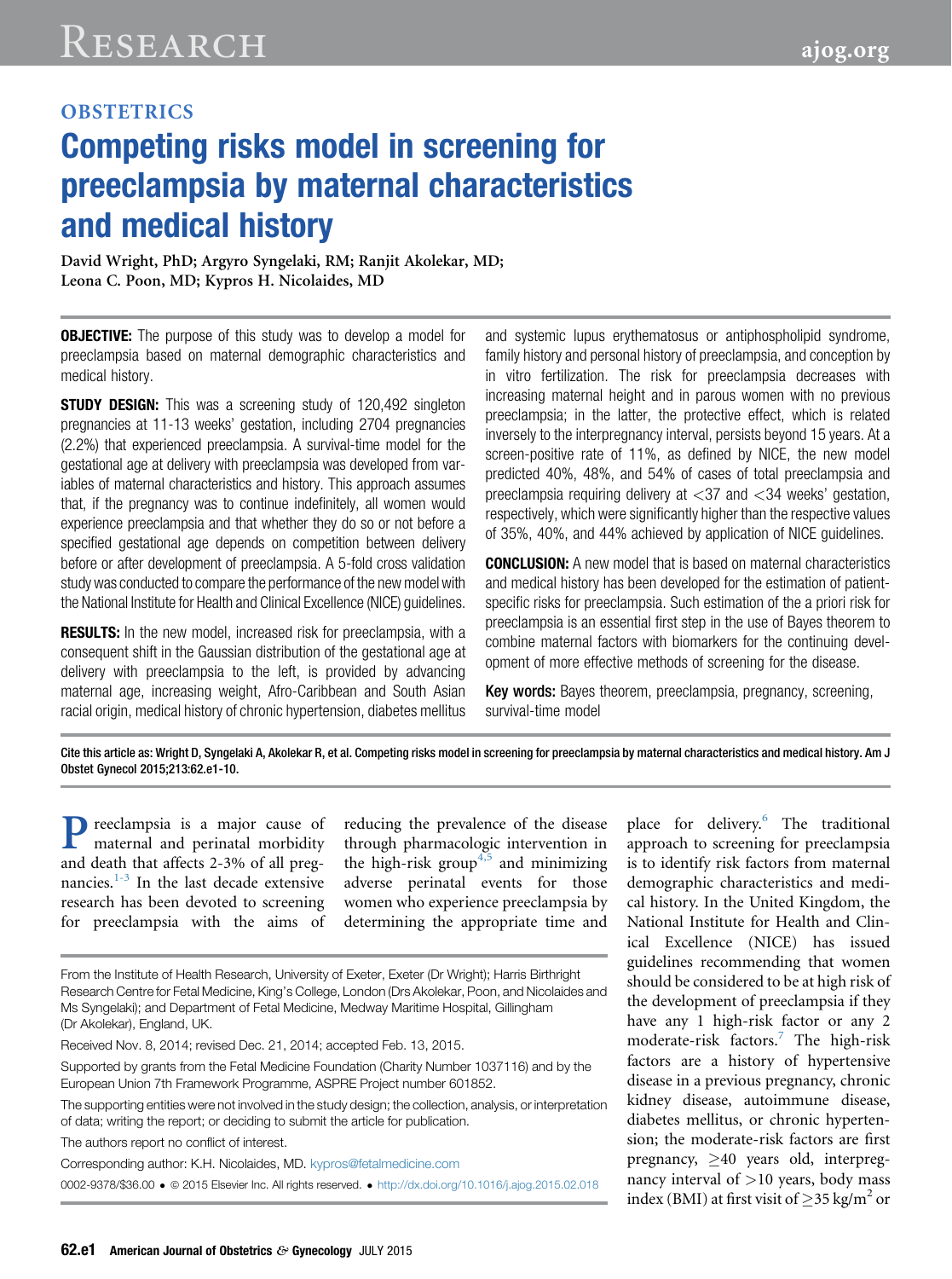

shifted to the left, and the smaller the mean gestational age the higher is the risk for preeclampsia. We previously examined 58,884 singleton pregnancies at 11-13 weeks' gestation, which included 1426 pregnancies (2.4%) that subsequently experienced preeclampsia, and we reported that variables that shift the Gaussian distribution of the gestational age at delivery with preeclampsia to the left, include advancing maternal age, increasing weight, Afro-Caribbean and South Asian racial origin, previous pregnancy with preeclampsia, conception by in vitro fertilization, and a medical history of chronic hypertension, diabetes mellitus, and systemic lupus erythematosus or antiphospholipid syndrome.<sup>[8,9](#page-8-0)</sup>

The objectives of this study of 120,492 singleton pregnancies, which included 2704 pregnancies (2.2%) that experienced preeclampsia, are to update our previous model for preeclampsia and compare its performance with the method recommended by NICE.<sup>[7](#page-8-0)</sup>

## **METHODS Study population**

The data for this study were derived from prospective screening for adverse obstetric outcomes in women who attended their routine first hospital visit in pregnancy at University College London Hospital, King's College Hospital, and Medway Maritime Hospital, United Kingdom. In this visit, at  $11^{+0}$  -13<sup>+6</sup> weeks' gestation, we recorded maternal characteristics and medical history and performed combined screening for an-euploidies.<sup>[10](#page-8-0)</sup> Gestational age was determined by the measurement of fetal crown-rump length at 11-13 weeks' gestation. $\frac{11}{11}$  $\frac{11}{11}$  $\frac{11}{11}$  The women were screened between January 2006 and March 2014 and gave written informed consent to participate in the study, which was approved by the UK National Health Service Research Ethics Committee. The inclusion criteria for this study on screening for preeclampsia were singleton pregnancy undergoing firsttrimester combined screening for aneuploidy and subsequently delivering a phenotypically normal live birth or stillbirth at or after 24 weeks' gestation.

In pregnancies that are at low risk for preeclampsia, the gestational age distribution is shifted to the right; in most pregnancies, delivery will occur before the development of preeclampsia. In pregnancies at high risk for preeclampsia, the distribution is shifted to the left. The risk of preeclampsia occurring at or before a specified gestational age is given by the area under the distribution curve (*black*). In the low-risk group, the risk of preeclampsia at  $\leq$ 34 weeks' gestation is 0.01 (1%); in the high-risk group, the risk is 0.3 (30%).

w, week

Wright. Competing risks model in screening for preeclampsia. Am J Obstet Gynecol 2015.

family history of preeclampsia. However, the performance of such an approach, which essentially treats each risk factor as a separate screening test with additive detection rate (DR) and screen positive rate, has not been evaluated.

An alternative approach to screening for preeclampsia, which allows estimation of individual patient-specific risks of preeclampsia that require delivery before a specified gestation, is to use Bayes theorem to combine the a priori risk from maternal characteristics and medical history with the results of various combinations of biophysical and biochemical measurements made at different times during pregnancy. A fundamental component of this approach is a previous distribution. In this study, we adopted a survival-time model for the gestational age at delivery with preeclampsia.<sup>[8,9](#page-8-0)</sup> This approach assumes that, if the pregnancy was to continue indefinitely, all women would experience preeclampsia, and whether they do so or not before a specified gestational age depends on competition between delivery before or after the development of preeclampsia (Figure 1). The effect of variables from maternal characteristics and history and biomarkers is to modify the mean of the distribution of gestational age at delivery with preeclampsia so that, in pregnancies at low risk for preeclampsia, the gestational age distribution is shifted to the right with the implication that, in most pregnancies, delivery actually will occur before the development of preeclampsia. In highrisk pregnancies, the distribution is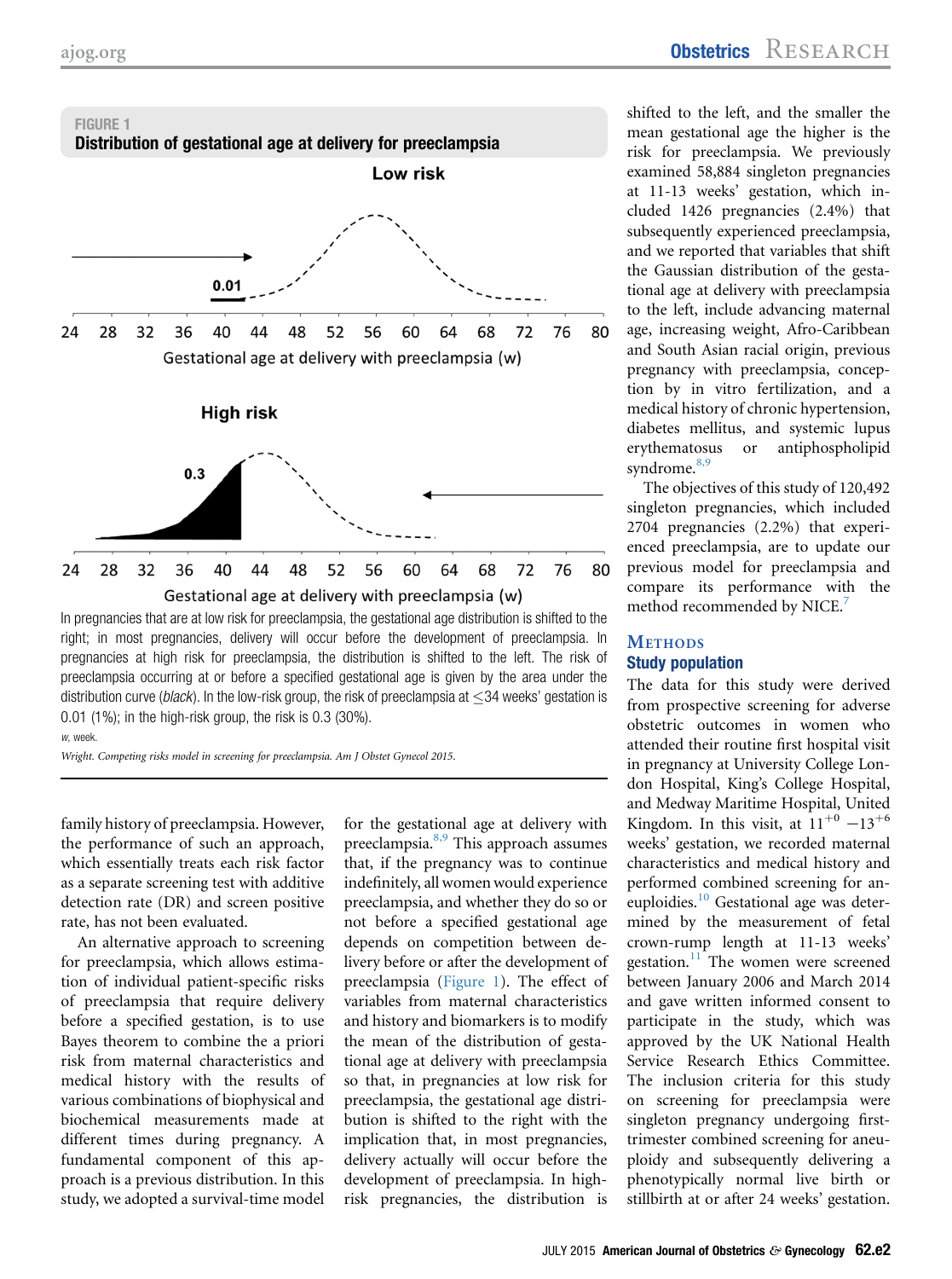<span id="page-2-0"></span>We excluded pregnancies with aneuploidies and major fetal abnormalities and those ending in termination, miscarriage, or fetal death at <24 weeks' gestation.

#### Patient characteristics

Patient characteristics included maternal age, racial origin (white, Afro-Caribbean, South Asian, East Asian, and mixed), method of conception (spontaneous or assisted conception that required the use of ovulation drugs), cigarette smoking during pregnancy (yes or no), history of chronic hypertension (yes or no), history of preexisting diabetes mellitus (yes or no), history of systemic lupus erythematosus or antiphospholipid syndrome, family history of preeclampsia in the mother of the patient (yes or no) and obstetric history that included parity (parous or nulliparous if no previous pregnancies at or after 24 weeks' gestation), previous pregnancy with preeclampsia (yes or no), gestational age at delivery and birthweight of the neonate in the last pregnancy, interval in years between birth of the last child, and estimated date of conception of the current pregnancy. Maternal weight and height were measured, and the BMI was calculated.

#### Outcome measures

Data on pregnancy outcome were collected from the hospital maternity records or the general medical practitioners of the women. The obstetric records of all women with preexisting or pregnancy-associated hypertension were examined to determine whether the condition was chronic hypertension, preeclampsia, or nonproteinuric gestational hypertension.

The definitions of gestational hypertension and preeclampsia were those of the International Society for the Study of Hypertension in Pregnancy.<sup>[12](#page-8-0)</sup> In gestational hypertension, the systolic blood pressure should be  $\geq$  140 mm Hg and/or the diastolic blood pressure should be  $\geq$ 90 mm Hg on at least 2 occasions 4 hours apart that developed after 20 weeks' gestation in previously normotensive women. In preeclampsia, there should be gestational hypertension with

| <b>Variable</b>                                                              | Preeclampsia<br>$(n = 2704)$ | <b>Unaffected</b><br>$(n = 117,788)$ | P value                |
|------------------------------------------------------------------------------|------------------------------|--------------------------------------|------------------------|
| Maternal age, y <sup>a</sup>                                                 | $31.4(26.6 - 36.0)$          | $31.3(26.7 - 35.1)$                  | .001 <sup>b</sup>      |
| Maternal weight, kg <sup>a</sup>                                             | $72.0(62.2 - 85.8)$          | $65.8(58.9 - 75.8)$                  | <.0001 <sup>b</sup>    |
| Maternal height, cm <sup>a</sup>                                             | 163 (159-167)                | 164 (160-168)                        | <.0001 <sup>b</sup>    |
| Body mass index, kg/m <sup>2a</sup>                                          | $27.0(23.5 - 31.9)$          | $24.2(21.8 - 27.9)$                  | $< .0001$ <sub>b</sub> |
| Gestational age, wk <sup>a</sup>                                             | $12.7(12.3 - 13.1)$          | $12.7(12.3 - 13.1)$                  | .120                   |
| Racial origin, n (%)                                                         |                              |                                      |                        |
| White                                                                        | 1557 (57.6)                  | 87,295 (74.1)                        | <.0001 <sup>b</sup>    |
| Afro-Caribbean                                                               | 894 (33.1)                   | 18,460 (15.7)                        | $< .0001$ <sup>b</sup> |
| South Asian                                                                  | 151 (5.6)                    | 6144 (5.2)                           | .420                   |
| East Asian                                                                   | 47(1.7)                      | 3112 (2.6)                           | .004 <sup>b</sup>      |
| Mixed                                                                        | 55 (2.0)                     | 2777 (2.4)                           | .301                   |
| Medical history, n (%)                                                       |                              |                                      |                        |
| Chronic hypertension                                                         | 285 (10.5)                   | 1153(1.0)                            | <.0001 <sup>b</sup>    |
| Diabetes mellitus                                                            | 60(2.2)                      | 895 (0.8)                            | <.0001 <sup>b</sup>    |
| Systemic lupus<br>erythematosus/<br>antiphospholipid syndrome                | 16(0.6)                      | 207(0.2)                             | <.0001 <sup>b</sup>    |
| Cigarette smokers, n (%)                                                     | 199 (7.4)                    | 11,543 (9.8)                         | <.0001 <sup>b</sup>    |
| Family history of<br>preeclampsia, (n, %)                                    | 197 (7.3)                    | 4353 (3.7)                           | <.0001 <sup>b</sup>    |
| Parity                                                                       |                              |                                      |                        |
| Nulliparous, n (%)                                                           | 1686 (62.4)                  | 58,261 (49.5)                        | <.0001 <sup>b</sup>    |
| Parous with previous<br>preeclampsia and small<br>for gestational age, n (%) | 352 (13.0)                   | 3360 (2.9)                           | <.0001 <sup>b</sup>    |
| Pregnancy interval, y <sup>a</sup>                                           | $3.9(2.3 - 6.9)$             | $2.9(1.9 - 4.8)$                     | <.0001 <sup>b</sup>    |
| Gestation of last birth, wk <sup>a</sup>                                     | 39.0 (37.0-40.0)             | 40.0 (39.0 $-40.0$ )                 | <.0001 <sup>b</sup>    |
| Conception, n (%)                                                            |                              |                                      |                        |
| Spontaneous                                                                  | 2555 (94.5)                  | 113,552 (96.4)                       | <.0001 <sup>b</sup>    |
| Ovulation induction                                                          | 42 (1.6)                     | 1587 (1.3)                           | .405                   |
| In vitro fertilization                                                       | 107(4.0)                     | 2649 (2.2)                           | <.0001 <sup>b</sup>    |

 $^a$  Data are given as median (interquartile range);  $^b$  Significance value:  $P < .05$ .

Wright. Competing risks model in screening for preeclampsia. Am J Obstet Gynecol 2015.

proteinuria of  $\geq$  300 mg in 24 hours or 2 readings of at least  $++$  on dipstick analysis of midstream or catheter urine specimens, if no 24-hour collection is available. In preeclampsia superimposed on chronic hypertension, significant proteinuria (as defined earlier) should

develop after 20 weeks' gestation in women with known chronic hypertension (history of hypertension before conception or the presence of hypertension at the booking visit at  $\langle 20 \rangle$ weeks' gestation in the absence of trophoblastic disease).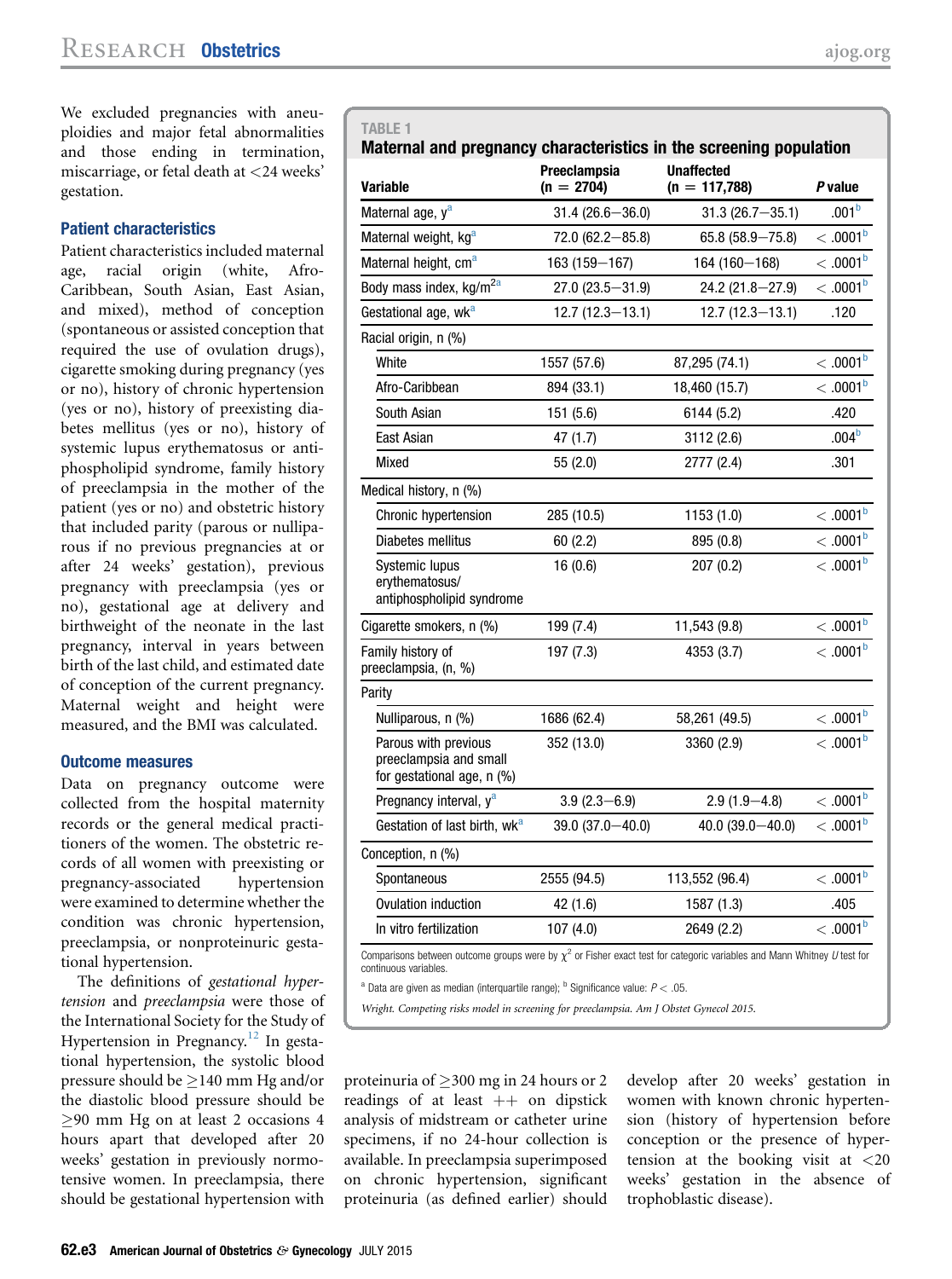#### <span id="page-3-0"></span>TABI F 2

#### Fitted regression model for the mean gestational age at delivery with preeclampsia

| <b>Term</b>                                                                                                                      | <b>Coefficient</b> | <b>Standard</b><br>error | 95% confidence<br>interval |
|----------------------------------------------------------------------------------------------------------------------------------|--------------------|--------------------------|----------------------------|
| For all women                                                                                                                    |                    |                          |                            |
| Constant                                                                                                                         | 54.3637            | 0.24355                  | $53.9 - 54.8$              |
| Age (y) $-35$ if age $>35$ y<br>Age (y) $-0$ if age $<$ 35 y                                                                     | $-0.206886$        | 0.03003                  | $-0.27$ to $-0.145$        |
| Height in $cm - 164$                                                                                                             | 0.117110           | 0.00969                  | $0.098 - 0.136$            |
| Afro-Caribbean racial origin                                                                                                     | $-2.6786$          | 0.14373                  | $-2.96$ to $-2.40$         |
| South Asian racial origin                                                                                                        | $-1.1290$          | 0.26584                  | $-1.65$ to $-0.61$         |
| Chronic hypertension                                                                                                             | $-7.2897$          | 0.29379                  | $-7.87$ to $-6.71$         |
| Systemic lupus erythematosus<br>or antiphospholipid syndrome                                                                     | $-3.0519$          | 0.95407                  | $-4.92$ to $-1.18$         |
| Conception by in vitro fertilization                                                                                             | $-1.6327$          | 0.32653                  | $-2.27$ to $-0.99$         |
| Parous with previous preeclampsia                                                                                                | $-8.1667$          | 0.54937                  | $-9.24$ to $-7.09$         |
| Parous with previous preeclampsia<br>(previous gestation in weeks, $-24$ ) <sup>2</sup>                                          | 0.0271988          | 0.00261                  | $0.0221 - 0.032$           |
| Parous with no previous<br>preeclampsia                                                                                          |                    |                          |                            |
| Intercept                                                                                                                        | $-4.3350$          | 0.75195                  | $-5.81$ to $-2.86$         |
| Interval <sup><math>-1</math></sup>                                                                                              | $-4.15137651$      | 1.30364                  | $-6.71$ to $-1.60$         |
| Interval $^{-0.5}$                                                                                                               | 9.21473572 1.8435  |                          | $5.60 - 12.83$             |
| (Previous gestation in<br>weeks, $-24$ <sup>2</sup>                                                                              | 0.01549673 0.00186 |                          | $0.0119 - 0.0191$          |
| For women without chronic<br>hypertension                                                                                        |                    |                          |                            |
| Weight in $kq - 69$                                                                                                              | $-0.0694096$       | 0.00405                  | $-0.0773$ to $-0.0615$     |
| Family history of preeclampsia                                                                                                   | $-1.7154$          | 0.26093                  | $-2.23$ to $-1.20$         |
| Diabetes mellitus (type 1 or 2)                                                                                                  | $-3.3899$          | 0.52072                  | $-4.41$ to $-2.37$         |
| Effects are in weeks relative to the reference group (white racial origin pulliparous, spontaneous conception, no family history |                    |                          |                            |

Effects are in weeks relative to the reference group (white racial origin, nulliparous, spontaneous conception, no family history<br>of preeclampsia and no history of diabetes mellitus, systemic lupus erythematosus or antipho height have been centered so that the constant is the estimated mean gestational age at delivery for the reference group with a weight of 69 kg and height of 164 cm. Please note that some of the effects apply only in the women without chronic hypertension.

Wright. Competing risks model in screening for preeclampsia. Am J Obstet Gynecol 2015.

#### Statistical analyses

A model was fitted to data on gestational age in weeks at the time of delivery with preeclampsia. In this model, deliveries from causes other than preeclampsia were treated as censored observations.<sup>[13](#page-9-0)</sup> Established risk factors (which included maternal age in years, weight in kilograms, height in centimeters, racial origin, interpregnancy interval in years, delivery in weeks of previous pregnancy with and without preeclampsia, method

of conception, chronic hypertension, diabetes mellitus and systemic lupus erythematosus, or antiphospholipid syndrome) were included as covariates.

Gaussian, log-Gaussian, and Weibull distributions were considered for the time to delivery with preeclampsia. The Gaussian model was chosen on the basis of goodness of fit and simplicity of interpretation. During the initial stages of model development, continuous variables were grouped to define factor

levels. Plots of the effects were then used to identify suitable functional forms. For maternal height and weight, linear relationships were assumed; for maternal age, a broken stick relationship with a change point at 35 years was used, and for the interpregnancy interval fractional polynomials $^{14}$  $^{14}$  $^{14}$  was adopted. In the main effects-only model, chronic hypertension had the largest effect on the mean time to delivery with preeclampsia. Because chronic hypertension itself is associated with other risk factors in the model, the additivity of effects with chronic hypertension was considered to be implausible. Consequently, we examined the interactions between the effect of chronic hypertension and that of other covariates in the model that led to the separation of other covariates into 2 groups: those with similar effects in patients with and without chronic hypertension and those that only applied to patients without chronic hypertension.

Five-fold cross validation was used to compare the performance of the new model with the NICE guidelines.<sup>[7](#page-8-0)</sup> The data were divided into 5 equal subgroups; the model was then fitted 5 times to different combinations of 4 of the 5 subgroups and used to predict the risk of preeclampsia in the remaining one-fifth of the data. The predicted risks that resulted from the 5-folds were then used to define a screen-positive group by comparing them with a risk cutoff determined to give the same falsepositive rate (FPR) as NICE, separately for all women, for nulliparous and parous women. McNemar's test was used to assess the evidence of differences in DRs of the risk-based approach and the NICE guidelines. Receiver operating characteristic curves were produced using the risks from the cross validation, and areas under the receiver operating characteristic curve were computed.

The statistical software package R was used for data analyses. $15$  The survival package was used for model fitting.<sup>[16](#page-9-0)</sup>

# **Characteristics of the study** population

During the period, there were 120,492 singleton pregnancies that fulfilled the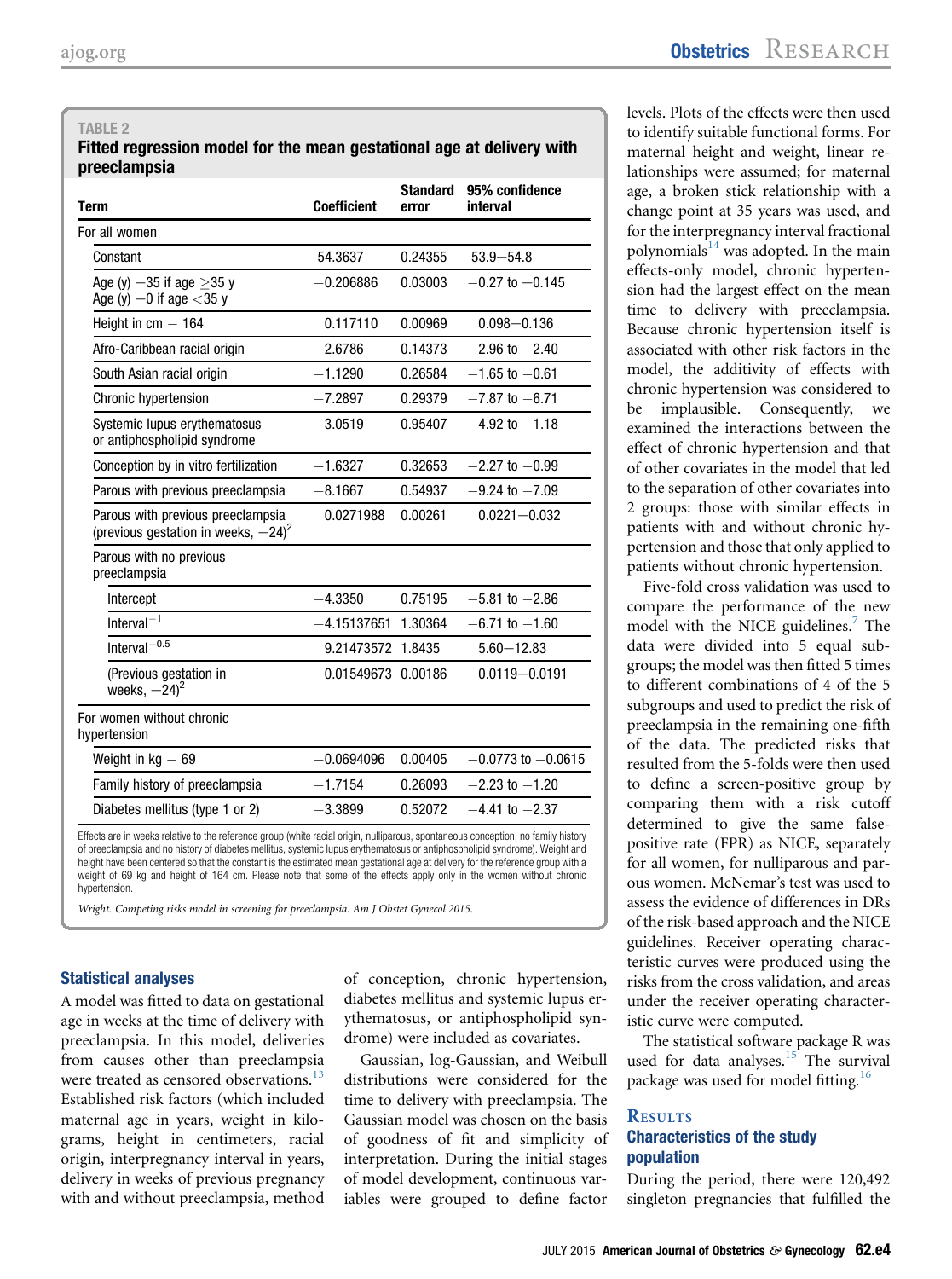inclusion criteria. These included 2704 pregnancies (2.2%) that experienced preeclampsia and 117,788 pregnancies that were unaffected by preeclampsia. The initial description of our competing risk model for preeclampsia was derived from the first 58,884 cases included in the current study. $8$ 

The maternal and pregnancy characteristics of the preeclampsia and unaffected groups are compared in [Table 1.](#page-2-0) In the preeclampsia group, compared with the unaffected group, there was a higher median maternal age, weight, BMI, and interpregnancy interval and lower height and gestational age at delivery in the last pregnancy. In the preeclampsia group, there was a higher prevalence of Afro-Caribbean racial origin, a history of chronic hypertension, diabetes mellitus, systemic lupus erythematosus, or anti-phospholipid syndrome, nulliparous women, parous women with a history of preeclampsia, family history of preeclampsia and women who conceived with in vitro fertilization. In the preeclampsia group, there was a lower prevalence of white and East Asian racial origin, cigarette smokers, parous women without a history of preeclampsia, and women who conceived spontaneously.

#### Model for gestational age at delivery with preeclampsia, given maternal characteristics

The final model for mean time to delivery with preeclampsia is given in [Table 2.](#page-3-0) In this model, the mean gestational age for delivery with preeclampsia for a reference population (white racial origin; weight, 69 kg; height, 164 cm; nulliparous; spontaneous conception; no family history of preeclampsia; and no history of diabetes mellitus, systemic lupus erythematosus; or antiphospholipid syndrome) is 55 weeks. The estimated standard deviation (SD) was 6.8833 (95% confidence interval [CI],  $6.6716 - 7.1015$ ) weeks. Risks of preeclampsia that required delivery between 2 time intervals (x and y) are estimated by the area under the Gaussian distribution, with the mean determined from the regression model and this SD between x and y.







Effect (estimates and 95% confidence intervals) on mean time to delivery with preeclampsia, stratified by chronic hypertension (*interrupted lines*). The effects are relative to the reference levels of white racial origin, nulliparous, spontaneous conception, no family history of preeclampsia, and no history of diabetes mellitus, systemic lupus erythematosus, or antiphospholipid syndrome. The effect of chronic hypertension is for a woman who weighs 69 kg without diabetes mellitus and no family history of preeclampsia.

IVF, in vitro fertilization; PE, preeclampsia; w, week. Wright. Competing risks model in screening for preeclampsia. Am J Obstet Gynecol 2015.

The effect on the time to delivery with preeclampsia for categoric variables is shown in Figure 2 and for continuous variables in Figures 3-5. We found that

maternal age, height, Afro-Caribbean and South Asian racial origin, and history of systemic lupus erythematosus or antiphospholipid syndrome had similar



Effect (estimates and 95% confidence intervals) of maternal age, height, and weight on mean time to delivery with preeclampsia. The effects shown for weight are for women without chronic hypertension.

cm, centimeter; kg, kilogram; PE, preeclampsia; w, week.

Wright. Competing risks model in screening for preeclampsia. Am J Obstet Gynecol 2015.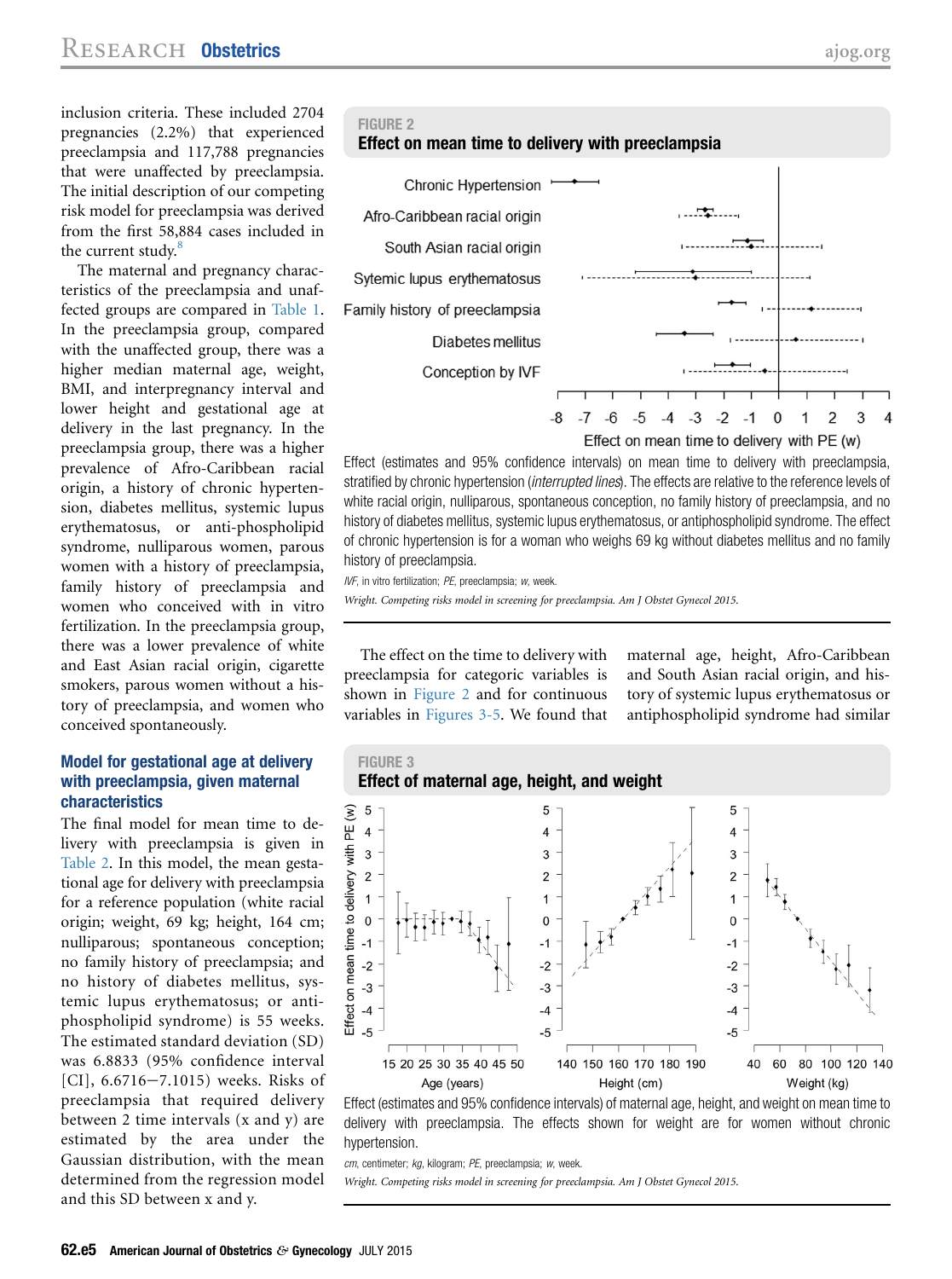## <span id="page-5-0"></span>FIGURE 4

Effect on mean time to delivery with preeclampsia of a previous pregnancy unaffected by preeclampsia



Estimates and 95% confidence intervals for data are grouped by interpregnancy intervals of  $<$  0.5, 0.5-1, 1-2, 2-5 5-10, 10-15, and  $>$ 15 years. Horizontal axes points are shown at the mean pregnancy interval for these groups. The interrupted curve is the fitted fractional polynomial.

PE, preeclampsia; w, week.

Wright. Competing risks model in screening for preeclampsia. Am J Obstet Gynecol 2015.



Effect (estimates and 95% confidence intervals) on mean time to delivery with preeclampsia in the current pregnancy of gestational age at delivery of the previous pregnancy with preeclampsia (*interrupted lines* and *curve*) and without preeclampsia (*solid lines* and *curve*).

PE, preeclampsia; w, week.

Wright. Competing risks model in screening for preeclampsia. Am J Obstet Gynecol 2015.

# TABLE 3 Comparisons of performance of screening from the 5-fold cross validation study

|                                     |          | Preeclampsia,<br>n (%) | <b>False positive</b><br>rate $(\%)$ | Detection rate, % (95% confidence interval)                                |                     |                  |
|-------------------------------------|----------|------------------------|--------------------------------------|----------------------------------------------------------------------------|---------------------|------------------|
| <b>Delivery for</b><br>preeclampsia | Total, n |                        |                                      | <b>National Institute for Health</b><br>and Clinical Excellence guidelines | New model           | P value          |
| Any gestation                       |          |                        |                                      |                                                                            |                     |                  |
| <b>Nulliparous</b>                  | 59.947   | 1686 (2.81%)           | 11.5                                 | $24.8(22.7 - 26.9)$                                                        | $31.0(28.8 - 33.3)$ | <.0001           |
| Parous                              | 60.545   | 1018 (1.68%)           | 9.8                                  | $51.3(48.2 - 54.4)$                                                        | $54.9(51.8 - 58.0)$ | .0015            |
| Total                               | 120,492  | 2704 (2.24%)           | 10.6                                 | $34.8(33.0 - 36.6)$                                                        | $40.3(38.5 - 42.2)$ | <.0001           |
| Before 37 wks' gestation            |          |                        |                                      |                                                                            |                     |                  |
| <b>Nulliparous</b>                  | 59.947   | 465 (0.78%)            | 11.5                                 | 29.0 (24.9-33.4)                                                           | $35.9(31.5 - 40.5)$ | .0061            |
| Parous                              | 60.545   | 321 (0.53%)            | 9.8                                  | $55.8(50.1 - 61.3)$                                                        | $61.7(56.1 - 67.0)$ | .0087            |
| Total                               | 120,492  | 786 (0.65%)            | 10.6                                 | $39.9(36.5 - 43.5)$                                                        | $47.6(44.0 - 51.1)$ | .0001<br>$\,<\,$ |
| Before 34 wks'<br>gestation         |          |                        |                                      |                                                                            |                     |                  |
| <b>Nulliparous</b>                  | 59,947   | 214 (0.36%)            | 11.5                                 | $32.7(26.5 - 39.4)$                                                        | $41.6(34.9 - 48.5)$ | .0117            |
| Parous                              | 60.545   | 156 (0.26%)            | 9.8                                  | $58.3(50.2 - 66.2)$                                                        | $66.7(58.7 - 74.0)$ | .0139            |
| Total                               | 120,492  | 370 (0.31%)            | 10.6                                 | $43.5(38.4 - 48.7)$                                                        | $53.5(48.3 - 58.7)$ | <.0001           |

Results are presented for all folds combined. The screen-positive rate in each group was the one that was derived from the National Institute for Health and Clinical Excellence guidelines.<sup>[7](#page-8-0)</sup> Wright. Competing risks model in screening for preeclampsia. Am J Obstet Gynecol 2015.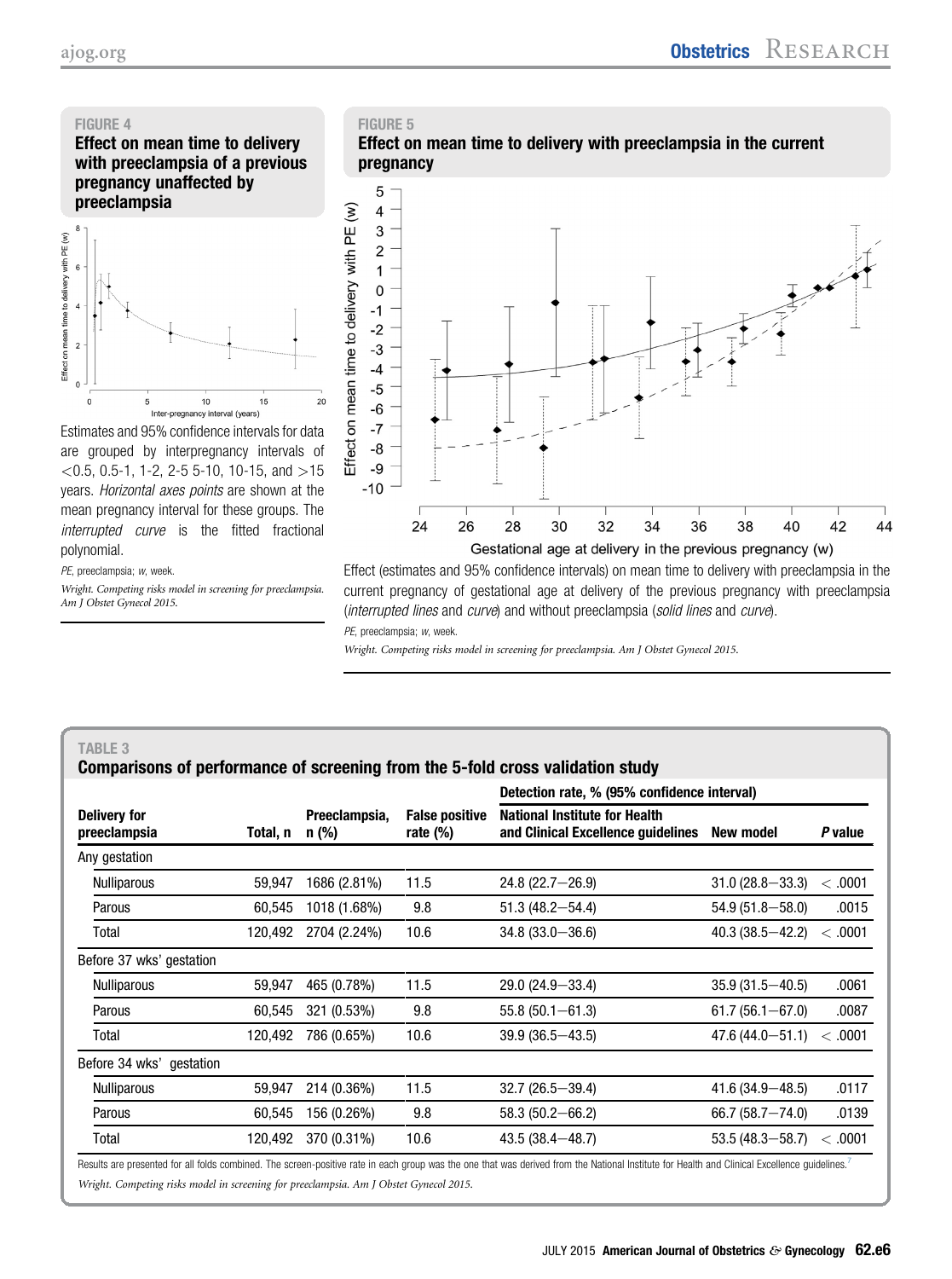effects in those women with and those without chronic hypertension. In contrast, maternal weight, family history of preeclampsia, diabetes mellitus, and conception by in vitro fertilization had a significant effect in those women without chronic hypertension, but very little or no effect in the group with chronic hypertension.

Chronic hypertension was present in 10.5% of women who experienced preeclampsia, compared with only 1.0% of women without preeclampsia [\(Table 1](#page-2-0)), which reflects the importance of this categoric variable as a risk factor for preeclampsia. However, the effects of chronic hypertension in the model are complicated because of interactions with other factors. In the fitted regression model [\(Table 2\)](#page-3-0), the regression coefficient of  $-7.3$  (95% CI,  $-7.9$  to  $-6.7$ ) for chronic hypertension means that, in women with chronic hypertension who weighed 69 kg, without diabetes mellitus, and no family history of preeclampsia, the mean gestation for delivery with preeclampsia is reduced by 7.3 weeks. For those women with a family history of preeclampsia or diabetes mellitus or weight in excess of 69 kg, the effect of chronic hypertension is <7.3 weeks. Conversely, for those without a family history of preeclampsia and with weights  $<$  69 kg, the effect of chronic hypertension is >7.3 weeks. In extreme cases that occur in <0.01% of the records the model predicts that those with a family history of preeclampsia, diabetes mellitus, and weight in excess of 100.5 kg will be protected by chronic hypertension. From the clinical perspective, this is implausible, and in practical applications, it should be avoided by taking the minimum of the means from the model with and without chronic hypertension.

Compared with nulliparous women, in those women with a previous pregnancy that was unaffected by preeclampsia, the risk of preeclampsia in the current pregnancy is reduced; the maximum benefit occurs when the interval is 1-2 years, but a significant beneficial effect persists for >15 years ([Figure 4](#page-5-0)). In parous women, the risk of preeclampsia in the current pregnancy is related inversely to the gestational age at delivery of the previous pregnancy, and the risk is more marked

in those with a previous preeclampsia ([Figure 5\)](#page-5-0).

#### Comparison of performance of the new model with NICE guidelines

The screen-positive rate with the NICE guidelines<sup>7</sup> was 11.2%; the DR of all preeclampsia and preeclampsia that required delivery at <37 and at <34 weeks' gestation was 35%, 40%, and 44%, respectively. [Table 3](#page-5-0) shows the comparisons of DRs of preeclampsia at any gestation and preeclampsia that required delivery at  $\langle 37 \rangle$  and at  $\langle 34 \rangle$ weeks for the new model and the NICE guidelines<sup>7</sup> from the 5-fold cross validation study. The FPR was determined by NICE guidelines $^{\prime}$  separately for nulliparous and multiparous women and all women; for these FPRs, the DRs within each group are significantly higher by the new model, compared with those achieved by the NICE guidelines.

The performance of the new model in the prediction of preeclampsia at any gestation and preeclampsia that requires delivery at  $\langle 37 \rangle$  and at  $\langle 34 \rangle$ weeks' gestation is shown in Figure 6; the performance for nulliparous and parous women of different racial origins are given in [Table 4](#page-7-0). For a given risk cutoff, the FPR and DR of preeclampsia are higher in nulliparous women than in parous women and in those of Afro-Caribbean than white racial origin.

# **COMMENT Principal findings of this study**

Screening for preeclampsia by maternal characteristics and obstetric history is associated with a higher DR for a given FPR, if the maternal factors are combined into a multivariable logistic model rather than treating each one as an independent screening test as rec-ommended by NICE.<sup>[7](#page-8-0)</sup> At a screenpositive rate of approximately 11%, according to the NICE guidelines, the new model can predict 40%, 48%, and 54% of cases of preeclampsia at any gestation and preeclampsia that requires delivery at <37 and at <34 weeks' gestation, respectively, which is higher than the respective values of 35%, 40%, and 44%, respectively, that are achieved



Receiver operating characteristic curves for the prediction of all preeclampsia (black curve) and preeclampsia that required delivery at <37 (blue curve) and at  $<$ 34 weeks' gestation (red curve) according to the competing risks model. Areas under the receiver operating characteristic curves are respectively 0.7562, 0.7920, and 0.8106.

Wright. Competing risks model in screening for preeclampsia. Am J Obstet Gynecol 2015.

by the application of the NICE guidelines.

In the new model, increased risk for preeclampsia, with the consequent shift to the left in the Gaussian distribution of the gestational age at delivery with preeclampsia, is provided by advancing maternal age, increasing weight, Afro-Caribbean and South Asian racial origin, medical history of chronic hypertension, diabetes mellitus and systemic lupus erythematosus or antiphospholipid syndrome, family history and personal history of preeclampsia, and conception by in vitro fertilization. The risk for preeclampsia decreases with increasing maternal height and in parous women with no previous preeclampsia; in the latter, the protective effect, which is related inversely to the interpregnancy interval, persists >15 years.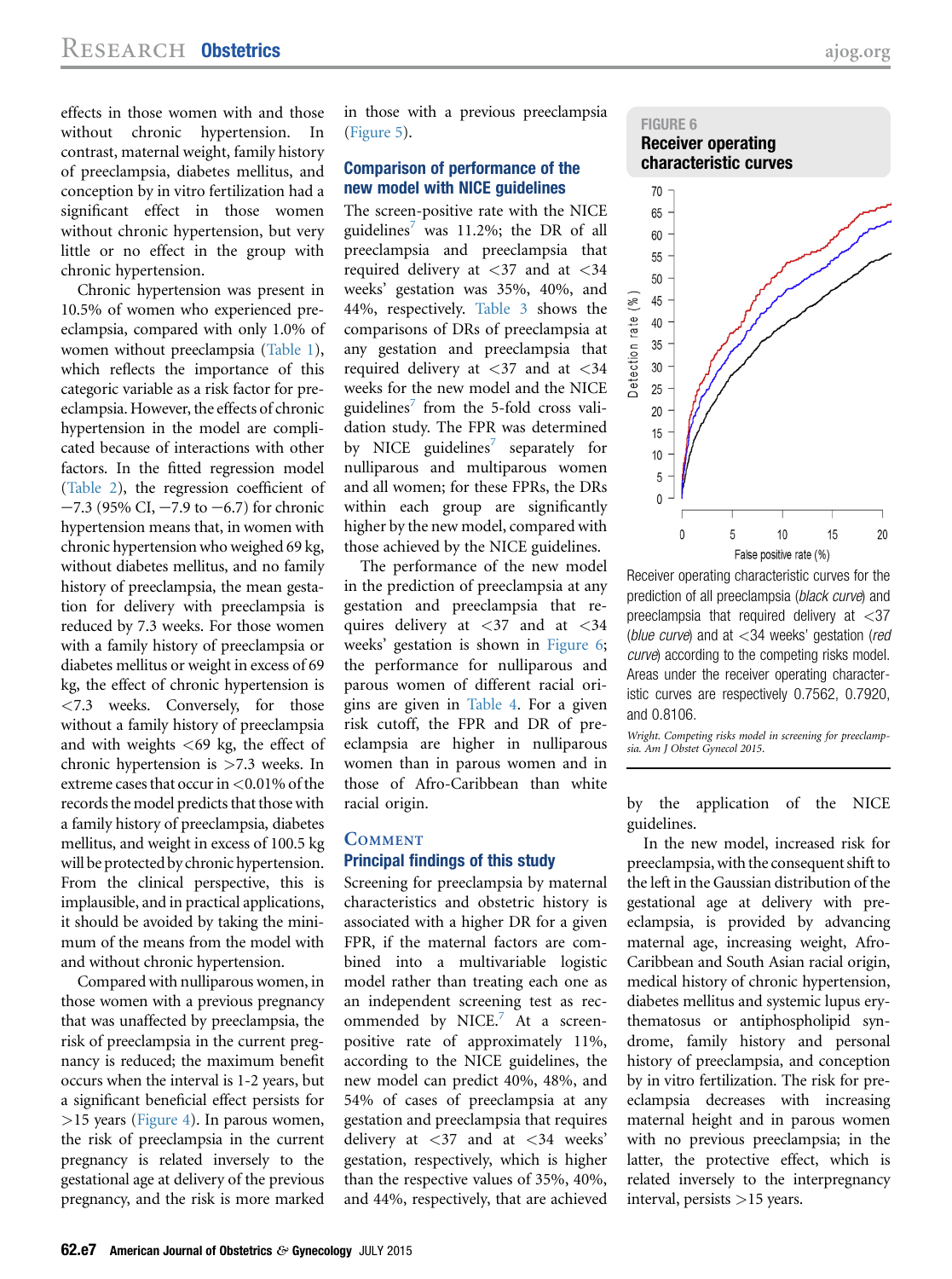Detection rate

<span id="page-7-0"></span>

| 1 in 75<br>$1$ in 50<br>$1$ in $100$<br>False-<br>Preeclampsia, False-<br><b>Detection</b><br>False-<br><b>Detection</b><br>positive rate<br><b>Pregnancy group</b><br>Total, n n<br>rate<br>positive rate<br>positive rate<br>rate<br>Preeclampsia at <34 wks'<br>gestation<br>120,492<br>370<br>6.1<br>12.1<br>17.9<br>All pregnancies<br>40<br>55<br>214<br>6.6<br>29<br>24.5<br><b>Nulliparous</b><br>59.947<br>15.7<br>48<br>11.5<br>Parous<br>60,545<br>156<br>5.6<br>56<br>8.7<br>65<br>Afro-Caribbean racial origin<br>22.5<br>56.6<br>All pregnancies<br>19,354<br>149<br>60<br>43.6<br>81<br>7721<br>33.6<br>56<br>73.4<br>90<br>92.8<br><b>Nulliparous</b><br>61<br>Parous<br>88<br>15.4<br>64<br>24.1<br>33.0<br>11,633<br>75<br>White racial origin<br>All pregnancies<br>88,852<br>187<br>2.9<br>27<br>5.9<br>39<br>9.9<br>129<br>2.7<br>18<br>13.3<br><b>Nulliparous</b><br>45.991<br>6.9<br>31<br>Parous<br>58<br>3.2<br>48<br>4.9<br>6.3<br>42,861<br>55<br>Preeclampsia at <37 wks'<br>qestation<br>All pregnancies<br>120,492<br>786<br>6.1<br>12.1<br>17.9<br>36<br>50<br>465<br><b>Nulliparous</b><br>59,947<br>6.6<br>25<br>15.7<br>42<br>24.5<br>Parous<br>321<br>5.6<br>51<br>8.7<br>11.5<br>60,545<br>60<br>Afro-Caribbean racial origin | Do<br>ra<br>65<br>62<br>68 |
|-------------------------------------------------------------------------------------------------------------------------------------------------------------------------------------------------------------------------------------------------------------------------------------------------------------------------------------------------------------------------------------------------------------------------------------------------------------------------------------------------------------------------------------------------------------------------------------------------------------------------------------------------------------------------------------------------------------------------------------------------------------------------------------------------------------------------------------------------------------------------------------------------------------------------------------------------------------------------------------------------------------------------------------------------------------------------------------------------------------------------------------------------------------------------------------------------------------------------------------------------------------------|----------------------------|
|                                                                                                                                                                                                                                                                                                                                                                                                                                                                                                                                                                                                                                                                                                                                                                                                                                                                                                                                                                                                                                                                                                                                                                                                                                                                   |                            |
|                                                                                                                                                                                                                                                                                                                                                                                                                                                                                                                                                                                                                                                                                                                                                                                                                                                                                                                                                                                                                                                                                                                                                                                                                                                                   |                            |
|                                                                                                                                                                                                                                                                                                                                                                                                                                                                                                                                                                                                                                                                                                                                                                                                                                                                                                                                                                                                                                                                                                                                                                                                                                                                   |                            |
|                                                                                                                                                                                                                                                                                                                                                                                                                                                                                                                                                                                                                                                                                                                                                                                                                                                                                                                                                                                                                                                                                                                                                                                                                                                                   |                            |
|                                                                                                                                                                                                                                                                                                                                                                                                                                                                                                                                                                                                                                                                                                                                                                                                                                                                                                                                                                                                                                                                                                                                                                                                                                                                   |                            |
|                                                                                                                                                                                                                                                                                                                                                                                                                                                                                                                                                                                                                                                                                                                                                                                                                                                                                                                                                                                                                                                                                                                                                                                                                                                                   |                            |
|                                                                                                                                                                                                                                                                                                                                                                                                                                                                                                                                                                                                                                                                                                                                                                                                                                                                                                                                                                                                                                                                                                                                                                                                                                                                   |                            |
|                                                                                                                                                                                                                                                                                                                                                                                                                                                                                                                                                                                                                                                                                                                                                                                                                                                                                                                                                                                                                                                                                                                                                                                                                                                                   | 87                         |
|                                                                                                                                                                                                                                                                                                                                                                                                                                                                                                                                                                                                                                                                                                                                                                                                                                                                                                                                                                                                                                                                                                                                                                                                                                                                   | 97                         |
|                                                                                                                                                                                                                                                                                                                                                                                                                                                                                                                                                                                                                                                                                                                                                                                                                                                                                                                                                                                                                                                                                                                                                                                                                                                                   | 80                         |
|                                                                                                                                                                                                                                                                                                                                                                                                                                                                                                                                                                                                                                                                                                                                                                                                                                                                                                                                                                                                                                                                                                                                                                                                                                                                   |                            |
|                                                                                                                                                                                                                                                                                                                                                                                                                                                                                                                                                                                                                                                                                                                                                                                                                                                                                                                                                                                                                                                                                                                                                                                                                                                                   | 51                         |
|                                                                                                                                                                                                                                                                                                                                                                                                                                                                                                                                                                                                                                                                                                                                                                                                                                                                                                                                                                                                                                                                                                                                                                                                                                                                   | 50                         |
|                                                                                                                                                                                                                                                                                                                                                                                                                                                                                                                                                                                                                                                                                                                                                                                                                                                                                                                                                                                                                                                                                                                                                                                                                                                                   | 55                         |
|                                                                                                                                                                                                                                                                                                                                                                                                                                                                                                                                                                                                                                                                                                                                                                                                                                                                                                                                                                                                                                                                                                                                                                                                                                                                   |                            |
|                                                                                                                                                                                                                                                                                                                                                                                                                                                                                                                                                                                                                                                                                                                                                                                                                                                                                                                                                                                                                                                                                                                                                                                                                                                                   | 60                         |
|                                                                                                                                                                                                                                                                                                                                                                                                                                                                                                                                                                                                                                                                                                                                                                                                                                                                                                                                                                                                                                                                                                                                                                                                                                                                   | 57                         |
|                                                                                                                                                                                                                                                                                                                                                                                                                                                                                                                                                                                                                                                                                                                                                                                                                                                                                                                                                                                                                                                                                                                                                                                                                                                                   | 64                         |
|                                                                                                                                                                                                                                                                                                                                                                                                                                                                                                                                                                                                                                                                                                                                                                                                                                                                                                                                                                                                                                                                                                                                                                                                                                                                   |                            |
| All pregnancies<br>19,354<br>291<br>22.5<br>57<br>43.6<br>77<br>56.6                                                                                                                                                                                                                                                                                                                                                                                                                                                                                                                                                                                                                                                                                                                                                                                                                                                                                                                                                                                                                                                                                                                                                                                              | 84                         |
| 7721<br>129<br>33.6<br>53<br>73.4<br>92.8<br>84<br><b>Nulliparous</b>                                                                                                                                                                                                                                                                                                                                                                                                                                                                                                                                                                                                                                                                                                                                                                                                                                                                                                                                                                                                                                                                                                                                                                                             | 95                         |
| 11,633<br>162<br>15.4<br>60<br>24.1<br>70<br>33.0<br>Parous                                                                                                                                                                                                                                                                                                                                                                                                                                                                                                                                                                                                                                                                                                                                                                                                                                                                                                                                                                                                                                                                                                                                                                                                       | 75                         |
| White racial origin                                                                                                                                                                                                                                                                                                                                                                                                                                                                                                                                                                                                                                                                                                                                                                                                                                                                                                                                                                                                                                                                                                                                                                                                                                               |                            |
| All pregnancies<br>88,852<br>418<br>2.9<br>23<br>5.9<br>33<br>9.9                                                                                                                                                                                                                                                                                                                                                                                                                                                                                                                                                                                                                                                                                                                                                                                                                                                                                                                                                                                                                                                                                                                                                                                                 | 44                         |
| 45,991<br>26<br>Nulliparous<br>289<br>2.7<br>15<br>6.9<br>13.3                                                                                                                                                                                                                                                                                                                                                                                                                                                                                                                                                                                                                                                                                                                                                                                                                                                                                                                                                                                                                                                                                                                                                                                                    | 41                         |
| 3.2<br>6.3<br>42,861 129<br>40<br>4.9<br>48<br>Parous                                                                                                                                                                                                                                                                                                                                                                                                                                                                                                                                                                                                                                                                                                                                                                                                                                                                                                                                                                                                                                                                                                                                                                                                             | 50                         |
| Preeclampsia any gestation                                                                                                                                                                                                                                                                                                                                                                                                                                                                                                                                                                                                                                                                                                                                                                                                                                                                                                                                                                                                                                                                                                                                                                                                                                        |                            |
| 120,492 2704<br>6.1<br>30<br>12.1<br>42<br>17.9<br>All pregnancies                                                                                                                                                                                                                                                                                                                                                                                                                                                                                                                                                                                                                                                                                                                                                                                                                                                                                                                                                                                                                                                                                                                                                                                                | 52                         |
| Nulliparous<br>59,947 1686<br>6.6<br>22<br>15.7<br>37<br>24.5                                                                                                                                                                                                                                                                                                                                                                                                                                                                                                                                                                                                                                                                                                                                                                                                                                                                                                                                                                                                                                                                                                                                                                                                     | 49                         |
| 60,545 1018<br>5.6%<br>11.5<br>Parous<br>44<br>8.7<br>52                                                                                                                                                                                                                                                                                                                                                                                                                                                                                                                                                                                                                                                                                                                                                                                                                                                                                                                                                                                                                                                                                                                                                                                                          | 57                         |
| Afro-Caribbean racial origin                                                                                                                                                                                                                                                                                                                                                                                                                                                                                                                                                                                                                                                                                                                                                                                                                                                                                                                                                                                                                                                                                                                                                                                                                                      |                            |
| 894<br>19,354<br>22.5<br>43.6<br>76<br>All pregnancies<br>56<br>56.6                                                                                                                                                                                                                                                                                                                                                                                                                                                                                                                                                                                                                                                                                                                                                                                                                                                                                                                                                                                                                                                                                                                                                                                              | 84                         |
| 437<br>92.8<br>Nulliparous<br>7721<br>33.6<br>54<br>73.4<br>87                                                                                                                                                                                                                                                                                                                                                                                                                                                                                                                                                                                                                                                                                                                                                                                                                                                                                                                                                                                                                                                                                                                                                                                                    | 97                         |

Parous 11,633 457 15.4 57 24.1 66 33.0 72

All pregnancies 88,852 1557 2.9 17 5.9 25 9.9 35 Nulliparous 45,991 1086 2.7 11 6.9 19 13.3 31 Parous 42,861 471 3.2 31 4.9 38 6.3 44

Wright. Competing risks model in screening for preeclampsia. Am J Obstet Gynecol 2015.

White racial origin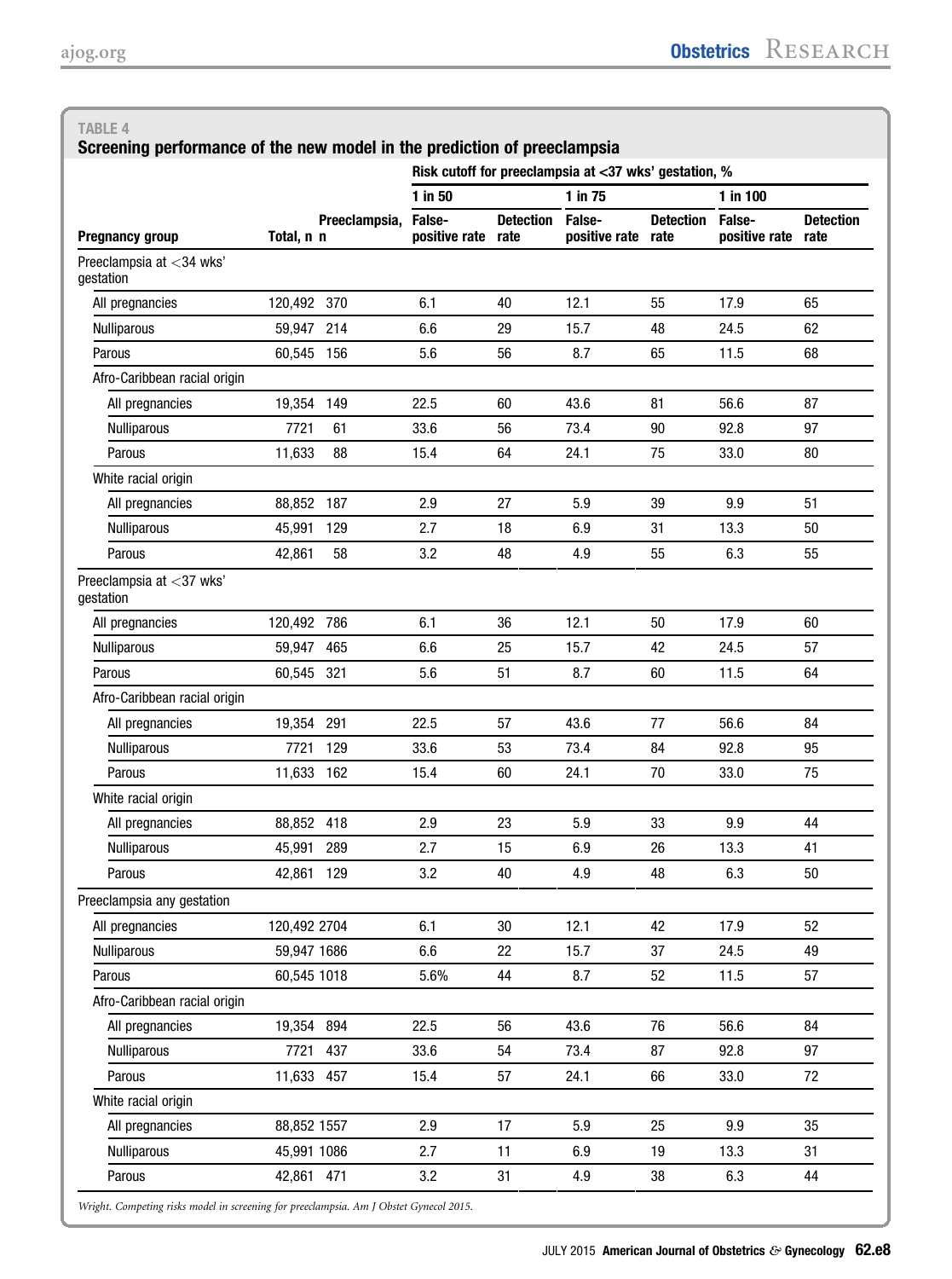<span id="page-8-0"></span>The factor with the highest risk for preeclampsia is chronic hypertension. Although some of the other risk factors (which include age, Afro-Caribbean and South Asian racial origin, and a history of systemic lupus erythematosus or antiphospholipid syndrome) have similar effects in those women with and without chronic hypertension, other risk factors (which include maternal weight, family history of preeclampsia, diabetes mellitus, and conception by in vitro fertilization) have a significant effect in those without chronic hypertension, but not in those with chronic hypertension. This tendency for risk factors to separate into these 2 groups leads to the conjecture that some risk factors operate through the mechanism of hypertension while others act independently with effects over and above those of hypertension.

The study has highlighted that, in screening for preeclampsia, the FPR and DR for a given risk cutoff are influenced by the characteristics of the study population. Consequently, comparison of the performance of screening between studies requires the appropriate adjustments for the characteristics of the population under investigation.

The improvement in performance of screening for preeclampsia by maternal characteristics and obstetric history with the use of our method, compared with that of NICE, is only modest. The main benefit of our method is that it provides a previous model that can be used in conjunction with likelihood ratios from biophysical and biochemical markers (measured either at the same or different gestational ages during pregnancy) to derive patient-specific risks for preeclampsia that is developing at any desired gestational age cutoff. We previously reported that screening at 11-13 weeks' gestation by a combination of maternal factors (mean arterial pressure, uterine artery pulsatility index, serum pregnancy-associated plasma protein-A and placental growth factor with the use of the competing risks model) can predict 54%, 77%, and >90% of cases of preeclampsia at any gestation and preeclampsia that requires delivery at <37 and at <34 weeks' gestation, respectively, at FPR of  $10\%$ .<sup>9</sup>

#### Strengths and limitations

The major strengths of the study are (1) prospective examination of a large number of pregnancies in which specific questions were asked to identify known factors that are associated with preeclampsia, (2) the use of multivariable survival analysis to identify the factors and define their contribution in the prediction of preeclampsia, and (3) the development of a survival-time model that allows the estimation of individual patient-specific risks of preeclampsia that will require delivery before any specified gestation. Bayes theorem can be used to combine the information on maternal characteristics and medical history with biomarkers for risk assessment at different stages of pregnancy.

A limitation of the study is that the performance of screening by a model that is derived and tested with the use of the same dataset is overestimated. We have used cross validation to reduce this effect but acknowledge that this approach fails to capture the overestimation of performance because of model selection. It does not demonstrate the applicability of our results to other populations. External validation on independent data from different sources is required.

#### Comparison with previous studies

The risk factors for preeclampsia that were incorporated in our new model have been reported extensively in the past and have been highlighted in previous clinical risk prediction models for preeclampsia.<sup>7,17</sup> However, screening by the NICE or World Health Organization guidelines involves dichotomization of continuous measurements, $7,17$  whereas, our study has demonstrated that the observed proportions of preeclampsia depend continuously on maternal age, weight, height, and interpregnancy interval that is captured poorly by this process of dichotomization. Similarly, the effect of a previous pregnancy with or without preeclampsia is related to the gestational age at delivery. Consequently, in our model these factors are treated as continuous rather than categoric variables. Additionally, in previous scoring systems patients were classified as screen

positive and screen negative for preeclampsia based on the presence or absence of specific characteristics each one of which was attributed the same independent importance. In our model, the risk factors were combined through a multivariate survival-time model that allows estimation of individual patient risk for preeclampsia at any desired gestational age cutoff or prespecified time interval from assessment.

#### **REFERENCES**

1. [World Health Organization. Make every](http://refhub.elsevier.com/S0002-9378(15)00154-4/sref1) [mother and child count: World Health Report,](http://refhub.elsevier.com/S0002-9378(15)00154-4/sref1) [2005. Geneva, Switzerland: World Health Or](http://refhub.elsevier.com/S0002-9378(15)00154-4/sref1)[ganization; 2005.](http://refhub.elsevier.com/S0002-9378(15)00154-4/sref1)

2. Confi[dential Enquiry into Maternal and Child](http://refhub.elsevier.com/S0002-9378(15)00154-4/sref2) [Health \(CEMACH\) Perinatal Mortality 2006: En](http://refhub.elsevier.com/S0002-9378(15)00154-4/sref2)[gland, Wales and Northern Ireland. London:](http://refhub.elsevier.com/S0002-9378(15)00154-4/sref2) [CEMACH; 2008](http://refhub.elsevier.com/S0002-9378(15)00154-4/sref2).

3. [Duley L. The global impact of pre-eclampsia](http://refhub.elsevier.com/S0002-9378(15)00154-4/sref3) [and eclampsia. Semin Perinatol 2009;33:130-7.](http://refhub.elsevier.com/S0002-9378(15)00154-4/sref3) 4. [Bujold E, Roberge S, Lacasse Y, et al. Pre](http://refhub.elsevier.com/S0002-9378(15)00154-4/sref4)[vention of preeclampsia and intrauterine growth](http://refhub.elsevier.com/S0002-9378(15)00154-4/sref4) [restriction with aspirin started in early preg](http://refhub.elsevier.com/S0002-9378(15)00154-4/sref4)[nancy: a meta-analysis. Obstet Gynecol](http://refhub.elsevier.com/S0002-9378(15)00154-4/sref4) [2010;116:402-14](http://refhub.elsevier.com/S0002-9378(15)00154-4/sref4).

5. [Roberge S, Villa P, Nicolaides KH, et al. Early](http://refhub.elsevier.com/S0002-9378(15)00154-4/sref5) [administration of low dose aspirin for the pre](http://refhub.elsevier.com/S0002-9378(15)00154-4/sref5)[vention of preterm and term pre-eclampsia: a](http://refhub.elsevier.com/S0002-9378(15)00154-4/sref5) [systematic review and meta-analysis. Fetal](http://refhub.elsevier.com/S0002-9378(15)00154-4/sref5) [Diagn Ther 2012;31:141-6.](http://refhub.elsevier.com/S0002-9378(15)00154-4/sref5)

6. [Koopmans CM, Bijlenga D, Groen H, et al.](http://refhub.elsevier.com/S0002-9378(15)00154-4/sref6) [Induction of labour versus expectant moni](http://refhub.elsevier.com/S0002-9378(15)00154-4/sref6)[toring for gestational hypertension or mild pre](http://refhub.elsevier.com/S0002-9378(15)00154-4/sref6)[eclampsia after 36 weeks gestation \(HYPI-](http://refhub.elsevier.com/S0002-9378(15)00154-4/sref6)[TAT\): a multicentre, open-label randomised](http://refhub.elsevier.com/S0002-9378(15)00154-4/sref6) [controlled trial. Lancet 2009;374:979-88](http://refhub.elsevier.com/S0002-9378(15)00154-4/sref6).

7. [National Collaborating Centre for Women](http://refhub.elsevier.com/S0002-9378(15)00154-4/sref7)'s and Children'[s Health \(UK\). Hypertension in](http://refhub.elsevier.com/S0002-9378(15)00154-4/sref7) [pregnancy: the management of hypertensive](http://refhub.elsevier.com/S0002-9378(15)00154-4/sref7) [disorders during pregnancy. London: RCOG](http://refhub.elsevier.com/S0002-9378(15)00154-4/sref7) [Press; 2010.](http://refhub.elsevier.com/S0002-9378(15)00154-4/sref7)

8. [Wright D, Akolekar R, Syngelaki A, Poon LC,](http://refhub.elsevier.com/S0002-9378(15)00154-4/sref8) [Nicolaides KH. A competing risks model in early](http://refhub.elsevier.com/S0002-9378(15)00154-4/sref8) [screening for preeclampsia. Fetal Diagn Ther](http://refhub.elsevier.com/S0002-9378(15)00154-4/sref8) [2012;32:171-8.](http://refhub.elsevier.com/S0002-9378(15)00154-4/sref8)

9. [Akolekar R, Syngelaki A, Poon L, Wright D,](http://refhub.elsevier.com/S0002-9378(15)00154-4/sref9) [Nicolaides KH. Competing risks model in early](http://refhub.elsevier.com/S0002-9378(15)00154-4/sref9) [screening for preeclampsia by biophysical and](http://refhub.elsevier.com/S0002-9378(15)00154-4/sref9) [biochemical markers. Fetal Diagn Ther 2013;33:](http://refhub.elsevier.com/S0002-9378(15)00154-4/sref9) [8-15.](http://refhub.elsevier.com/S0002-9378(15)00154-4/sref9)

10. [Nicolaides KH. Screening for fetal aneu](http://refhub.elsevier.com/S0002-9378(15)00154-4/sref10)[ploidies at 11 to 13 weeks. Prenat Diagn](http://refhub.elsevier.com/S0002-9378(15)00154-4/sref10) [2011;31:7-15](http://refhub.elsevier.com/S0002-9378(15)00154-4/sref10).

11. [Robinson HP, Fleming JE. A critical evalua](http://refhub.elsevier.com/S0002-9378(15)00154-4/sref11)[tion of sonar crown rump length measurements.](http://refhub.elsevier.com/S0002-9378(15)00154-4/sref11) [BJOG 1975;82:702-10](http://refhub.elsevier.com/S0002-9378(15)00154-4/sref11).

12. [Brown MA, Lindheimer MD, de Swiet M,](http://refhub.elsevier.com/S0002-9378(15)00154-4/sref12) [Van Assche A, Moutquin JM. The classi](http://refhub.elsevier.com/S0002-9378(15)00154-4/sref12)fication [and diagnosis of the hypertensive disorders of](http://refhub.elsevier.com/S0002-9378(15)00154-4/sref12) [pregnancy: Statement from the international](http://refhub.elsevier.com/S0002-9378(15)00154-4/sref12) [society for the study of hypertension in](http://refhub.elsevier.com/S0002-9378(15)00154-4/sref12)